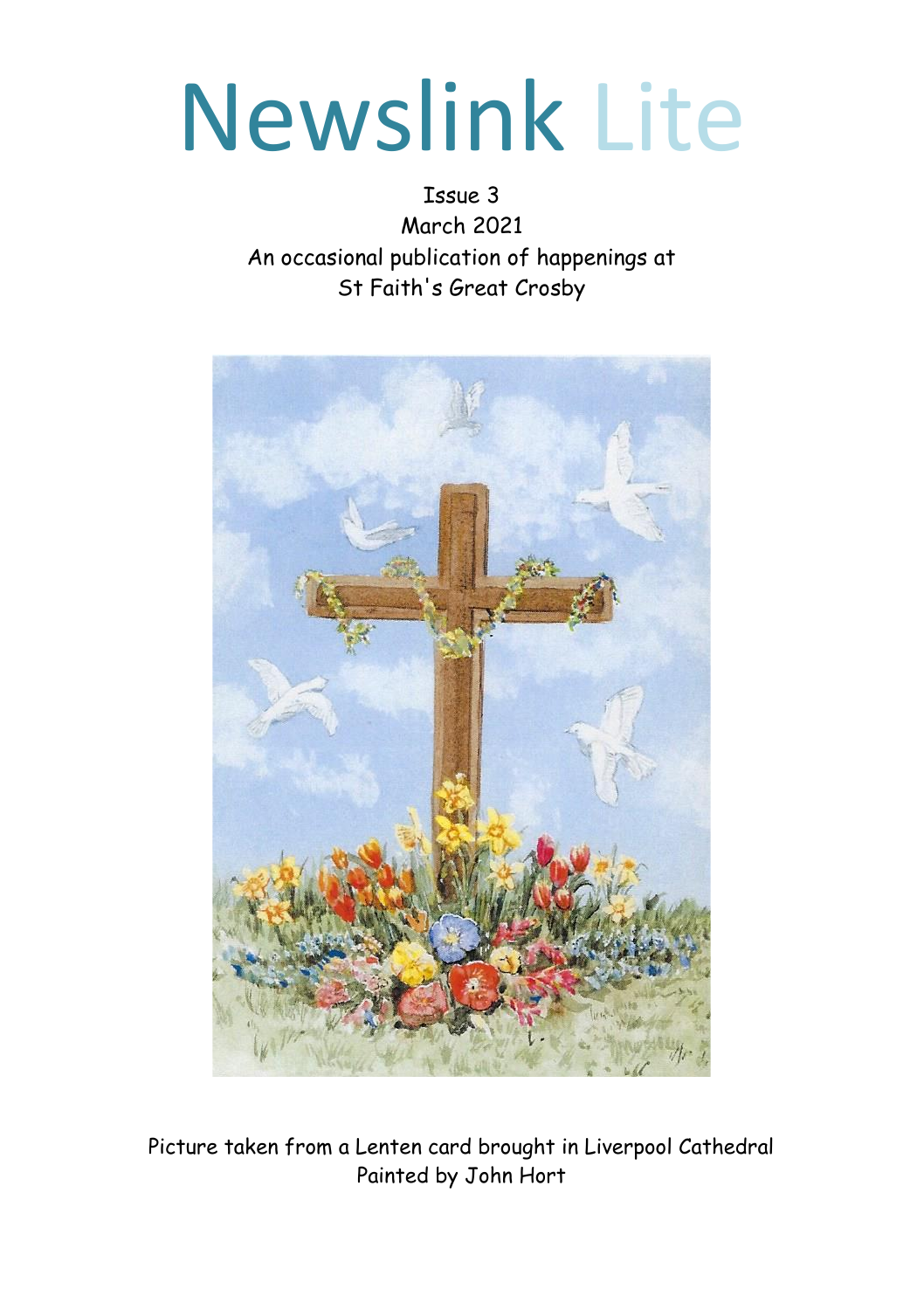### Letter from Fr Bill Matthews

Travelling can be a joy or a chore. Some like cruising or coach tours. Others prefer to reach the destination as quickly as possible.

If we have to travel a great tour guide can make history come alive and help us to understand a place. Most passengers on my tour to the Valley of the Kings were sleeping when our guide began to speak. We all agreed it was worth breaking our sleep to hear what she had to say.

Lent is often described as a journey or pilgrimage. The Church begins the Lenten journey on Ash Wednesday and there is no short cut to Easter. In readings and worship Christians accompany Jesus through the wilderness. We remind ourselves of his earthly ministry, miracles, teachings and ultimate kingship.

My friend Dhana lives in Malaysia – his background is Hindu. In a recent conversation he mentioned reports of Hindus in Nepal sprinkling melons with red dust so that when they were 'sacrificed' (sliced open) they would appear to bleed. "Why is it necessary to sacrifice?" he asked.

Lent has long been a time of fasting and repentance. Forty days, not including Sundays, in which we remind ourselves of God's ultimate sacrifice through the giving of His Son. We do this by setting aside things we enjoy for a short time, spending time reflecting on the life to which God calls us.

Just now, most of the world is on a kind of Lenten journey. In addition to Covid Lockdowns, there's a freeze in Texas, martial law in Myanmar, floods in South Wales and South Africa and bushfires in Australia. People will make sacrifices to rescue some and help others.

The successful landing of NASA's Perseverance was good news. Even before Galileo's observation of Mars in 1610 the red planet has fascinated us. After decades of missions and about six months in space a new phase of exploration has begun.

Lent is about much more than giving up chocolate, cake or comforts. It's a pilgrimage to explore God's will for each of us and for the whole Church. It is a six week journey towards a better world.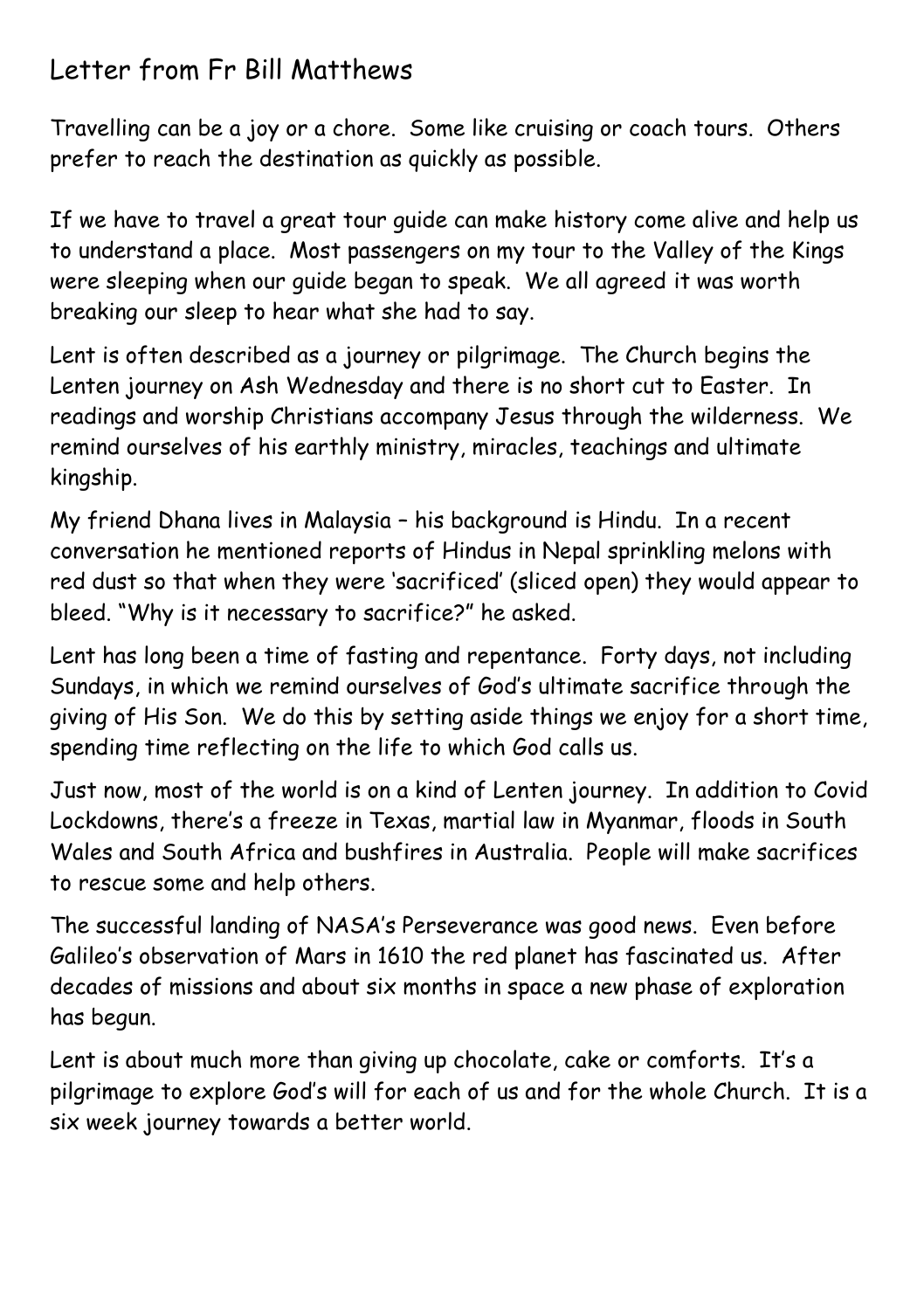## View from the Engineers Desk

I don't know about you but Rosie and I have been lucky enough to have recieved "the jab" in the past month, and without any of the optional side effects! Sometimes being a little bit older does have some benefits. Looking at the pandemic from an **engineering** point of view, it has represented a huge control problem that needs to be tackled by a series of small and carefully targeted actions, followed up by measuring the effectiveness of each step before making decisions about what to do next. Mankind didn't reach the moon in one giant leap but in a series of small steps. Let's not rush and undo all the lessons we have learned over the past year, and we mustn't forget the vast numbers of families who have lost loved ones both in this country and world wide.

You will be pleased to hear that after a 12month delay because of COVID, Robbie Bell has been instructed by the Standing Committee to start work on the design, specification and costing of the Back of Church developments. Although nothing will be seen for a while it does mean that by late Spring we should have some realistic pictures & prices and can set about planning applications etc. Fund raising will also have to start again in earnest.

Congratulations to Corinne who has won a prize in a national newspaper caption competition – and not for the first time! After having to move home due to building development, she has just moved into her splendid new apartment after spending some months in a hotel.

Sadly we said farewell to Ada Slater last month who, along with her late husband Gordon, had been a long time members of our congregation. We send our prayers and condolences to Vivienne and Valerie and their families.

You will have seen in the weekly pew sheets that we have three new trees adorning our church. Kindly donated by Judy Riley, Fr Dennis and Sylvia Jones, they replace a number of trees that had to be taken down recently due to disease.

Maureen Madden has sent me an article based on a BBC radio programme that pointed out that for most of his life, William Shakespeare had to deal with the Black Death pandemic. There are many references such as " A plague on all your houses" and several times theatres were closed and performers had to adapt to become travelling players. 'Quarantine' measures demanded that all those in the household of an infected person must be shut up in the house and the doors barricaded to prevent escape. The number of fatalities soared because of the inevitability of all those in contact with the first victim becoming infected.